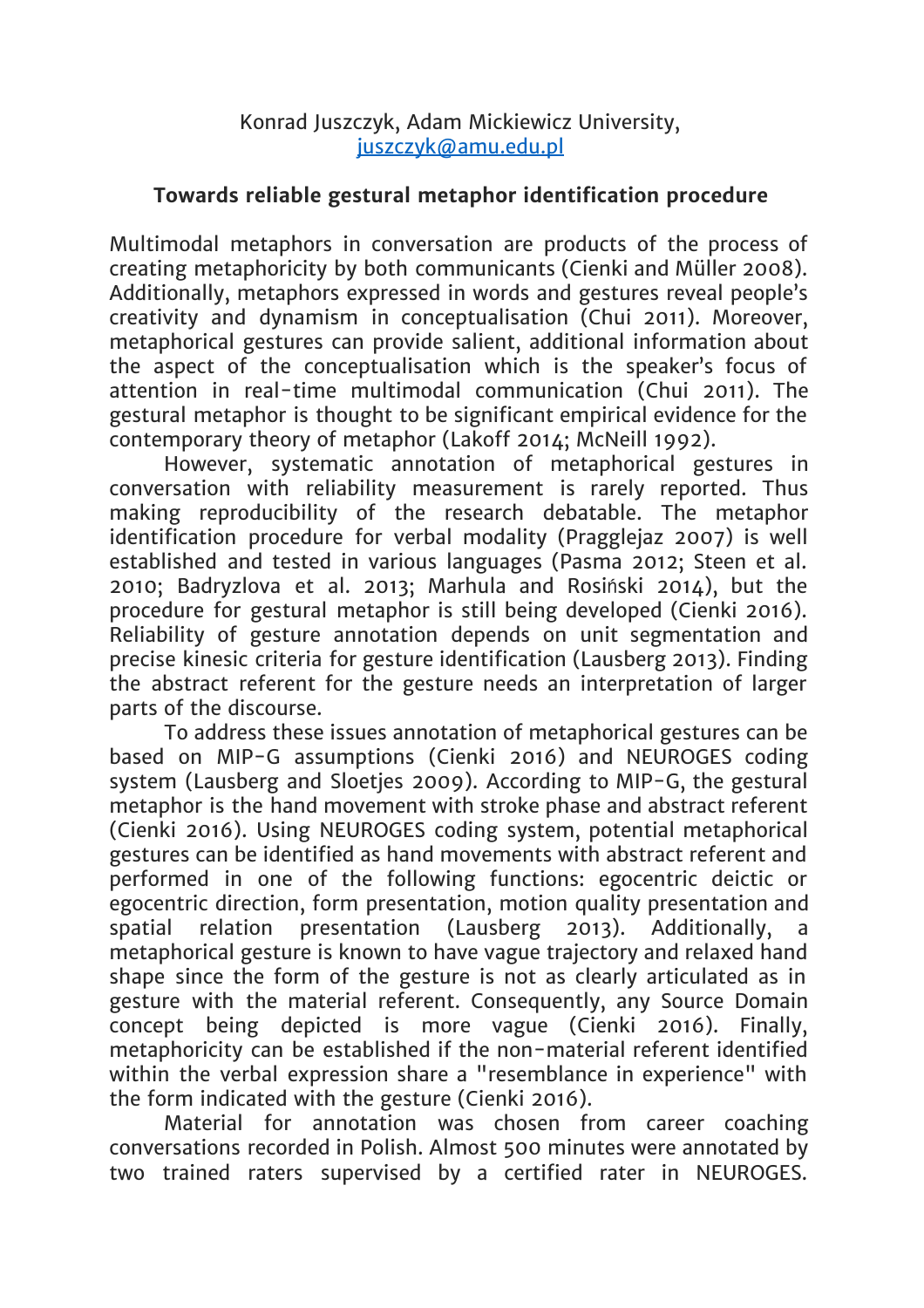Annotation was performed in two phases. Firstly, functions and types of hand movements were annotated on muted videos. Secondly, referents were annotated on videos with sound and previously transcribed text of conversations. Interrater agreement was calculated in ELAN using EASYdiag algorithm (Holle and Rein 2015) on 25% of the material. Discussions about controversial examples have helped to lower the number of disagreements. Considering unit segmentation and function annotation, average Kappa is 0,6. Applying NEUROGES coding system and MIP-G assumptions to the identification of metaphorical gestures allows for quantitative and qualitative analysis of metaphorical expressions at the larger scale. Combining identification of metaphorical gestures with metaphor identification procedure used for verbal modality will enhance interpretation of multimodal metaphor and its role in conversation and conceptualisation.

References:

Badryzlova, Yulia, Natalia Shekhtman, Yekaterina Isaeva, and Ruslan Kerimov. 2013. "Annotating a Russian Corpus of Conceptual Metaphor: A Bottom-up Approach." In *Proceedings of the Workshop on Metaphor in NLP*. Stroudsburg: Association of Computational Linguistics.

Chui, Kawai. 2011. "Conceptual Metaphors in Gesture." *Cognitive Linguistics* 22 (3): 437–58. doi:10.1515/COGL.2011.017.

Cienki, Alan Joseph. 2016. "Identifying Metaphors in Gesture." In *The Routledge Handbook of Metaphor and Language*. Routledge.

Cienki, Alan Joseph, and Cornelia Müller. 2008. *Metaphor and Gesture*. John Benjamins Publishing.

Holle, Henning, and Robert Rein. 2015. "EasyDIAg: A Tool for Easy Determination of Interrater Agreement." *Behavior Research Methods* 47 (3): 837–47. doi:10.3758/s13428-014-0506-7.

Lakoff, George. 2014. "Mapping the Brain's Metaphor Circuitry: Metaphorical Thought in Everyday Reason." *Frontiers in Human Neuroscience* 8 (December). doi:10.3389/fnhum.2014.00958.

Lausberg, Hedda. 2013. *Understanding Body Movement*. Peter Lang. http://www.peterlang.com/index.cfm?event=cmp.ccc.seitenstruktur.detailseiten&seitentyp =produkt&pk=51923&cid=448.

Lausberg, Hedda, and Han Sloetjes. 2009. "Coding Gestural Behavior with the NEUROGESELAN System." *Behavior Research Methods* 41 (3): 841–49. doi:10.3758/BRM.41.3.841.

Marhula, Joanna, and Maciej Rosiński. 2014. "Identifying Metaphor in Spoken Discourse: Insights from Applying MIPVU to Radio Talk Data." *Studia Anglica Resoviensia*, no. 85: 32–43. McNeill, David. 1992. *Hand and Mind*. Gestures Reveal about Thought.

Pasma, Trijntje. 2012. "Metaphor Identification in Dutch Discourse." In *Metaphor in Use*, 69–84. John Benjamins Publishing Co.

Pragglejaz, Group. 2007. "MIP: A Method for Identifying Metaphorically Used Words in Discourse." *Metaphor and Symbol* 22 (1): 1–39. doi:10.1080/10926480709336752.